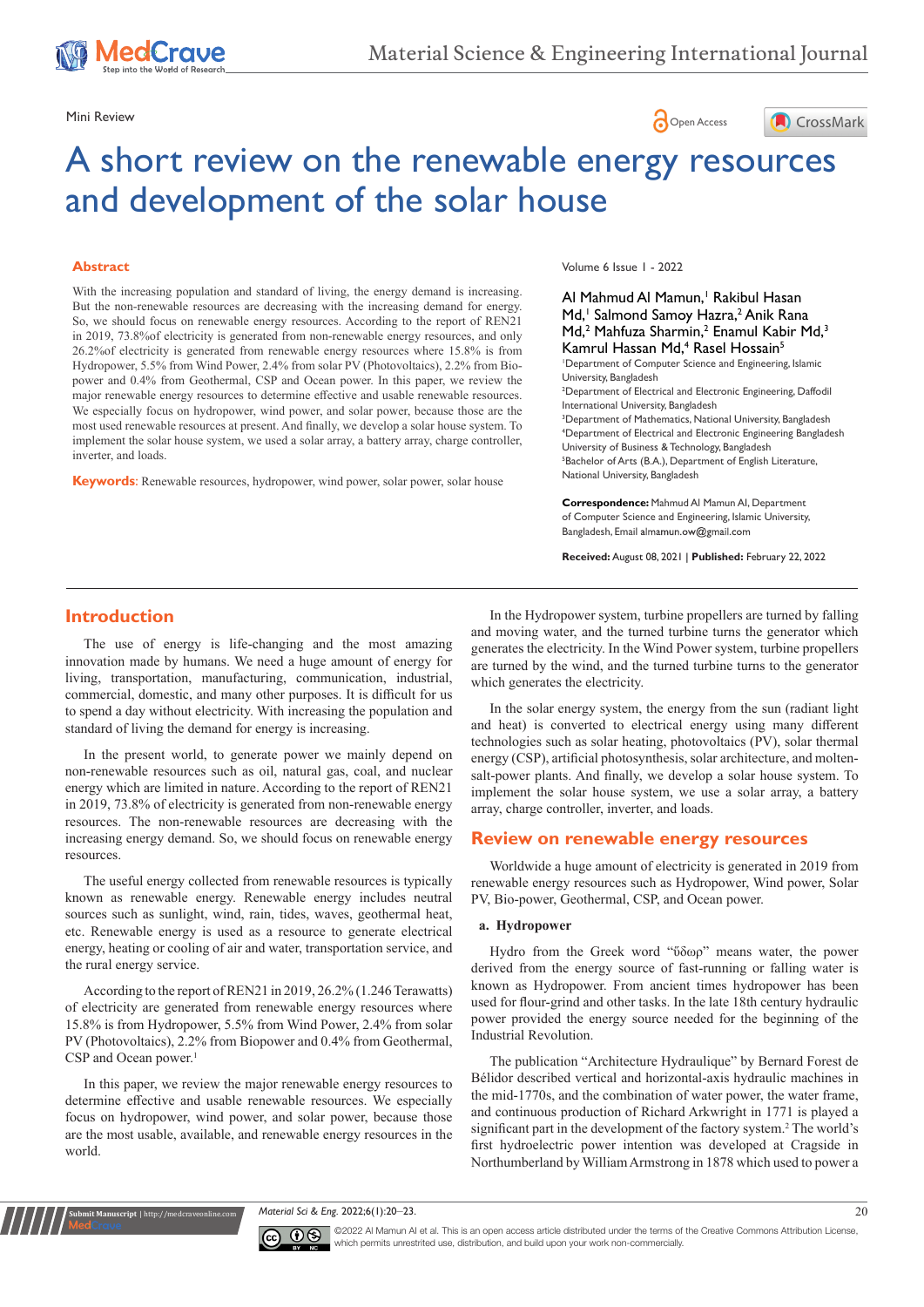single arc lamp for his art gallery.<sup>3</sup> The old Schoellkopf Power Station No-1, near Niagara Falls, began to generate electricity in 1881.4

In 1886, the United States and Canada used 45 hydroelectric power stations to generate electricity, and that became 200 in the United States alone in1889.5

In the Hydropower system, build a dam wall on a large river that has a large drop in altitude. The dam wall stores lots of water, near the bottom of the dam wall, has a water intake. Using gravity, water from the dam falls through the penstock. There is a turbine propeller at the penstock which is turned by the falling and moving water. The shaft from the turbine turns the generator, which generates electricity.

According to the report of REN21 in 2019, worldwide 15.8% of electricity is generated from Hydropower.

#### **b. Wind power**

The electrical power derived from the wind turbines to turn electric generators is known as Wind power. Between 1792 and 1750 BC, King Hammurabi's Codex mentioned windmills to generate mechanical energy.<sup>6</sup> In July 1887, the first windmill was built to produce electric power in Scotland by Prof James Blyth of Anderson's College.7 In the winter of 1887-1888, Charles F. Brush designed and developed a larger machine across the Atlantic, in Cleveland, Ohio, and operated from 1886 until 1900.8

In the Wind power system, build a large wind turbine which is turned by the wind. The shaft from the turbine turns the generator, which generates the electricity.

According to the report of REN21 in 2019, worldwide 5.5% of electricity is generated from Wind power.

#### **c. Solar energy**

The energy derived from the energy source of the Sun (radiant light and heat) is known as solar energy.

The first development of solar technologies began in the 1860s. In 1878, a solar steam engine was demonstrated at the Universal Exposition in Paris by Augustin Mouchot. Charles Fritts developed the world's first rooftop photovoltaic solar array using selenium cells in 1884.9

In 1897, Frank Shuman built a small demonstration of a solar engine, and he formed Sun Power Company in 1908. The first solar thermal power station was built in Maadi (Egypt) by Frank Shuman from 1912 to 1913.

In 1916 Frank Shuman said, "We have proved the commercial profit of sun power in the tropics and have more particularly proved that after our stores of oil and coal are exhausted the human race can receive unlimited power from the rays of the Sun" [Frank Shuman, New York Times, 2 July 1916.10

The cost of generating electricity from solar energy was \$96 (Adjusting) per watt in the mid-1970s.<sup>11</sup> In 2016, a wholesale purchase agreement was signed by Palo Alto California where the cost is 3.7 cents per kilowatt-hour, and large-scale solar-generated electricity sold for just \$0.0299 per kilowatt-hour in Dubai.<sup>12</sup>

Generally, two technologies use solar power plants-Photovoltaic (PV): PV systems use solar panels where the sunlight directly converts into electric power. Concentrated solar power (CSP): CSP plants use solar thermal energy to make steam to run turbines that generate electricity.

Solar power plants also use hybrid systems. A hybrid system combines Photovoltaic (PV) and Concentrated Solar Power (CSP) with one another or other forms (diesel, wind, and biogas).

According to the report of REN21 in 2019, worldwide 2.4% of electricity is generated from solar power.

#### **Table 1** Loads details

| <b>Items/Load</b> | <b>Rated power</b> | Hours/Day | No. of | Watt-        |
|-------------------|--------------------|-----------|--------|--------------|
|                   |                    |           | loads  | <b>Hours</b> |
| CFL               | 15                 | 6         |        | 450          |
| <b>FAN</b>        | 75                 | 8         |        | 1800         |
| TV(25")           | 150                |           |        | 300          |
| Total             | 240                | 16        | q      | 2550         |

# **Development of solar house system**

#### **System Design**

To implement the solar house system, we use a solar array, a battery array, charge controller, inverter, and loads. In this system, the loads are connected with the inverter, the inverter connected with batteries, and the batteries connect with the charge controller which is connected with the solar array. The solar array receives the solar energy from the sun and converts the solar energy to electrical energy, and then the electrical energy of the solar array is stored in the battery array. The charging system is controlled by the charge controller. The loads take power from the battery array and the inverted perform as a bridge between battery and load. The inverter takes DC from the battery and supplies AC to the load. Overview of the system: To implement the solar house we mainly focus on the selection of the site of the project, loads, battery, solar panel, inverter, and charge controller.

Site: This is important for this project to find a site with enough sunlight because the whole system is completely dependent on sunlight.

Since the PV panel is set on top of the house, it should be set up in a suitable and safe place. To get the maximum performance we check and comprehend the suitable place and angle for the PV panel so that it can have sunlight each day of the year.

Loads: To design the Solar House System, at first, we find the total power and energy consumption of all loads. The complete system design depends on the required energy of the loads.

We also calculate the average energy demand for this project. To calculate the average demand, we focus - on the number of loads we are going to connect to the system, the operating voltage and current of the loads, and the daily working hours.

Battery: The energy we get from the solar array will be stored in the Battery. In this project, we need a rechargeable battery. Generally, lead-acid batteries are used in PV systems that have a lot of classifications. One of the important tasks is the selection of the type of battery appropriate for this project.

The battery used in the solar system can be run daily in a shallow cycle but on winter or cloudy days, it can run in a deep cycle. In a shallow cycle charge consumption of the battery is less but in the deep cycle charge consumption is more about 50%. Battery parameters 60% to 80% discharge, 12V, 100A lead-acid battery. DOD of 70%=0.70.

Useable capacity  $= 100 \times 0.70 = 70 A$ 

Energy from Battery

$$
= Voltage \times Usable capacity = 12V \times 70A = 840 \frac{watt}{hour}
$$

**Citation:** Al Mahmud Al Mamun, Enamul Kabir MD, Hazra SS, et al. A short review on the renewable energy resources and development of the solar house. *Material Sci & Eng.* 2022;6(1):20‒23. DOI: [10.15406/mseij.2022.06.00175](https://doi.org/10.15406/mseij.2022.06.00175)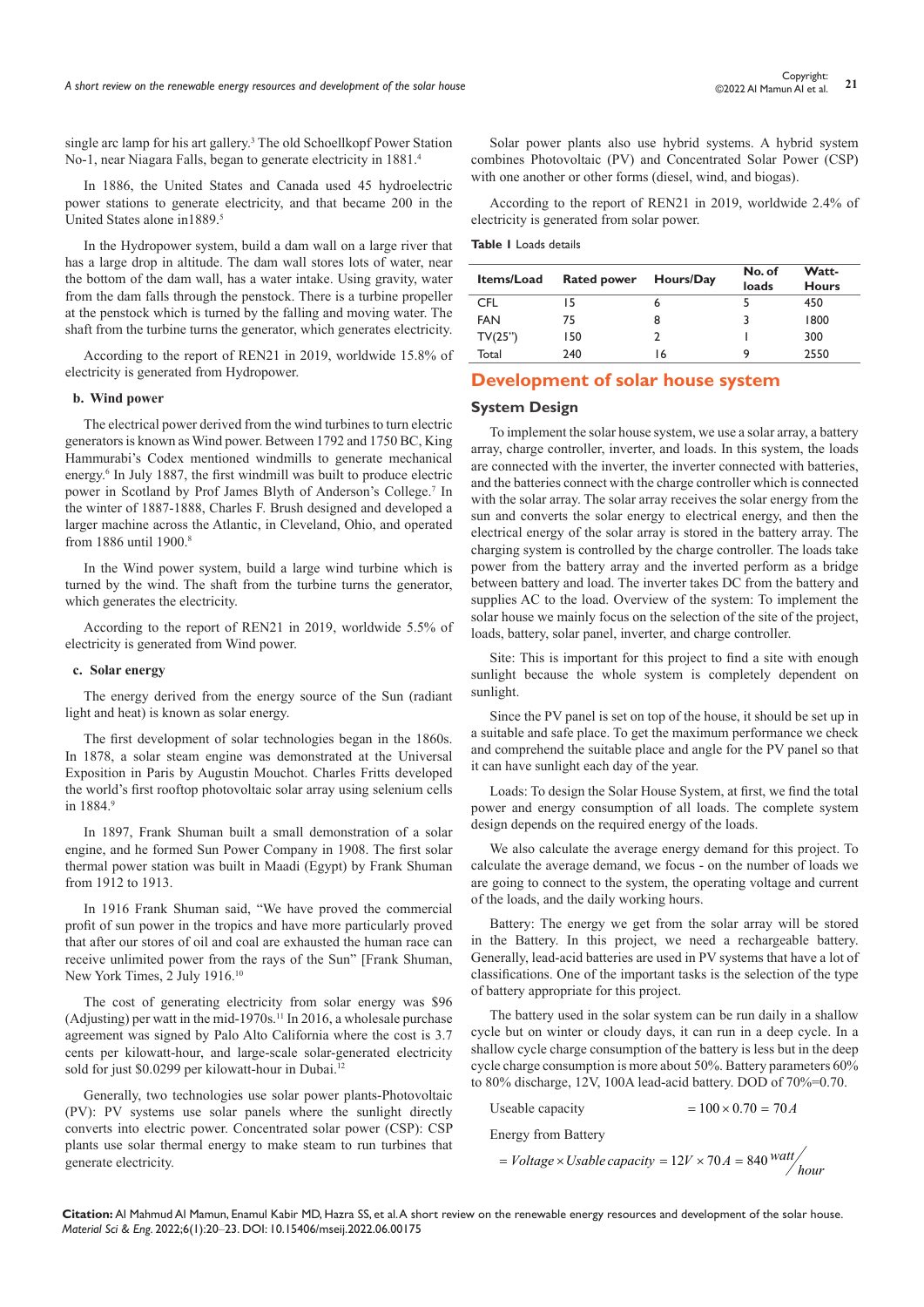*A short review on the renewable energy resources and development of the solar house* **<sup>22</sup>** Copyright:

Number of batteries required

$$
=\frac{Total\ required\ energy}{Energy\ from\ battery} = \frac{2550}{840} = 3.04
$$

Therefore, we need four batteries for this system.

Battery efficiency  $= 80\% \text{ to } 90\% = 85\% = 0.85$ 

Energy to battery terminal

$$
= \frac{\text{Total required energy}}{\text{Efficiency of battery}} = \frac{2550}{0.85} = 3000 \text{ wat}t - hour
$$

Solar Panel: The amount of electricity generated by the PV panel varies based on solar module rating and availability of sunlight. An hour when the intensity of sunlight is 1,000 watts per square meter is known as a peak sun-hour. The amount of solar radiation delivered by the sun depends on the sun's position in the sky, clouds, and other conditions.

PV panels efficiency 90% = 0.90

Energy from PV panels

 $=\frac{Energy \text{ supplied to the battery}}{PV \text{ panel efficiency}} = \frac{3000}{0.90} = 3333.33$ 

Since, the system voltage  $= 24v$ 

Energy of panel

$$
= \frac{Energy \text{ supplied by the PV panels}}{System voltage} = \frac{3333.33}{24} = 138.89
$$

Input of solar radiation =  $1000 \text{ w/m}^2$ , and equivalent peak sunshine hours  $= 6$  hours.

Then, the total current needed  $=$   $\frac{138.89}{9}$  = 23.15*A* Since, we using a panel with 75 Watt (15v, 5A) Number of panels needed  $=\frac{12444}{5} = 4.63$ 

Therefore, we need five PV panels for this system.

Inverter: In this system, the loads get energy from the battery. The battery supplies DC energy but loads run with AC energy, so we use an inverter (DC to AC converter) with a maximum rating of 650. Inverter with rating 650 MAX, and efficiency =  $93\% = 0.93$ 

Charge Controller: The charge controller is used to feed electricity from the array of solar panels to the array of batteries in the most efficient manner.

A charge controller will prevent the battery from overcharging by automatically disconnecting the module from the battery bank, and also prevent batteries from reaching dangerously low charge levels by stopping the supply of power to loads.

## **Conclusion**

Due to the increasing energy demand, the non-renewable resources are decreasing. So, we should focus on renewable energy resources.

With our work, we review the major renewable energy resources to determine effective and usable renewable resources.

We develop a solar house system using a solar array to represent our opinion that solar energy is the most effective and useful resource of energy for the increasing demands.



**Figure 1** Chief Joseph Dam near Bridgeport, Washington.



**Figure 2** Windmill, Highway in the Netherlands.



**Figure 3** ALGERIA: 5,600 MW of solar power plants.





# **Acknowledgements**

First of all, we thank the almighty, without His mercy, it is not possible to succeed.

We would prefer to express our sincere feeling to our honorable teachers for the steerage, inspiration, and constructive suggestion that helped us during the preparation and attainment of this project.

Finally, we would like to thank all our classmates, friends, and family for supporting us.

**Citation:** Al Mahmud Al Mamun, Enamul Kabir MD, Hazra SS, et al. A short review on the renewable energy resources and development of the solar house. *Material Sci & Eng.* 2022;6(1):20‒23. DOI: [10.15406/mseij.2022.06.00175](https://doi.org/10.15406/mseij.2022.06.00175)